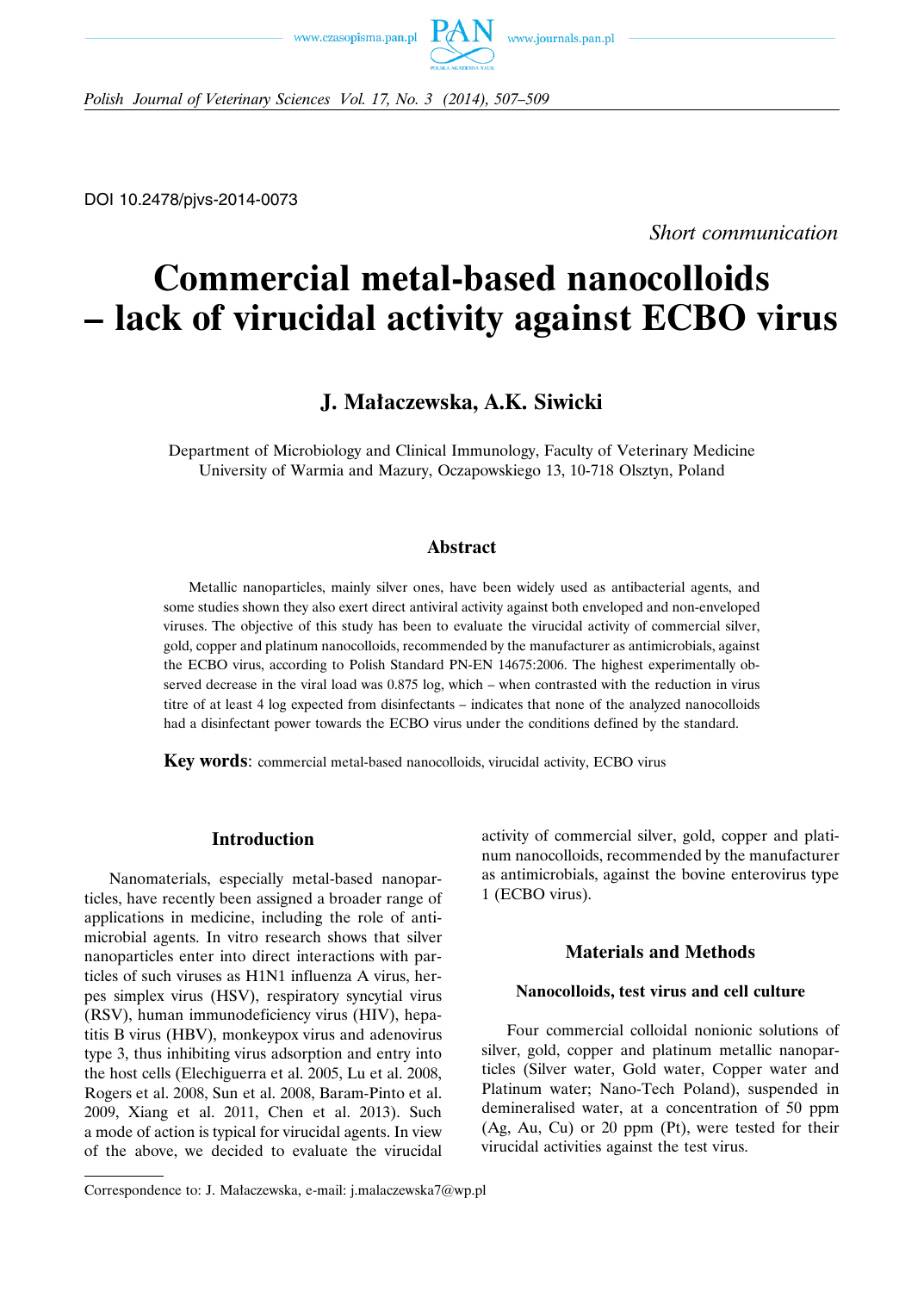

Bovine enterovirus type 1 (ECBO virus, ATCC VR-248), propagated in the MDBK cell line (the Madin Darby bovine kidney, ATCC CCL-22) served as the test virus.

#### **Evaluation of virucidal activity of nanocolloids**

The virucidal activity of nanocolloids was evaluated by a quantitative suspension test according to Polish Standard PN-EN 14675:2006 (PKN 2006). Briefly, the tested nanocolloids were put in contact with the ECBO virus under the required experimental conditions (contact time 30 min, temperature  $10^{\circ}$ C, interfering substances: 3.0 g/l bovine albumin for low level soiling or 10 g/l bovine albumin plus 10 g/l yeast extract for high level soiling), as well as additional experimental conditions (contact time 60 min, test without addition of interfering substances). Afterwards, both the control virus and experimental virus suspensions were titrated in a cell culture. Viral multiplication induced microscopically visible CPE. Calculations of the viral titre was made using the Spearman-Kärber method and expressed as a negative log of  $TCID_{50}/ml$ . A log reduction of 4 of the viral titre should be achieved for a disinfectant to pass the test successfully.

### **Results and Discussion**

The highest decrease in the experimental viral titre caused by the nanocolloids was 0.875 log (Table 1). For comparison, a disinfectant is required to reduce the viral load by at least 4 log. Thus, none of the tested nanocolloids produced a disinfecting effect on the ECBO virus, neither under the required experimental conditions defined by the PN-EN 14675 nor under additionally set conditions.

Some reports describe direct interactions of nanoparticles (NPs), mainly silver ones, with virus particles, leading to some interference with the virus attachment to a host cell and inhibiting viral replication. The mechanism of these interactions is varied, depending on the virus. In most cases (HSV-1, RSV, H1N1 influenza A virus, HIV-1, Tacaribe virus) nanoparticles blocked sites binding the virus with the cell, although other developments have been recorded, e.g. nanoparticle interactions with viral genome (HBV) or even strong damage of viral particles (adenovirus type 3) in response to NPs (Elechiguerra et al. 2005, Lu et al. 2008, Sun et al. 2008, Baram-Pinto et al. 2009, Speshock et al. 2010, Xiang et al. 2011, Chen et al. 2013). Such interactions do not always lead to a complete loss of viral infectivity, but sometimes a notable effect was achieved, e.g. a decrease in the HA titre of H1N1 influenza A virus in response to AgNPs from 1:1024 to 1:2, a 7-log reduction of feline calicivirus titre under the influence of copper iodide NPs, or complete inhibition of Tacaribe virus replication in the presence of AgNPs (Speshock et al. 2010, Xiang et al. 2011, Shionoiri et al. 2012). The decline of the ECBO virus titre observed in this experiment from 0.5-0.875 log seems to imply some interactions of the analyzed nanocolloids with the test virus, but insufficent to claim they are virucidal agents useful in the veterinary area.

#### **References**

- Baram-Pinto D, Shukla S, Perkas N, Gedanken A, Sarid R (**2009**) Inhibition of herpes simplex virus type 1 infection by silver nanoparticles capped with mercaptoethane sulfonate. Bioconjug Chem 20: 1497-1502.
- Chen N, Zheng Y, Yin J, Li X, Zheng C (**2013**) Inhibitory effects of silver nanoparticles against adenovirus type 3 in vitro. J Virol Methods 193: 470-477.

Table 1. Results of the evaluation of virucidal activity of commercial nanocolloids.

| Contact time<br>(min) | Interfering<br>substances | Virus titres $(-\log TCID_{50})$ |                                  |       |       |       |
|-----------------------|---------------------------|----------------------------------|----------------------------------|-------|-------|-------|
|                       |                           | control virus                    | nanocolloid/concentration (ppm)* |       |       |       |
|                       |                           |                                  | Ag/40                            | Au/40 | Cu/40 | Pt/16 |
| 30                    |                           | 7.5                              | 6.75                             | 7.0   | 6.75  | 6.75  |
|                       | <b>BSA</b>                | 7.5                              | 6.75                             | 7.0   | 6.75  | 6.75  |
|                       | $BSA+YE$                  | 7.5                              | 7.0                              | 7.125 | 7.25  | 6.875 |
| 60                    |                           | 7.5                              | 6.75                             | 6.625 | 7.25  | 6.75  |
|                       | <b>BSA</b>                | 7.5                              | 6.75                             | 6.75  | 7.25  | 6.75  |
|                       | $BSA+YE$                  | 7.5                              | 7.25                             | 6.875 | 7.5   | 7.0   |

Explanations:

 $*$  – nanocolloids were diluted to 80% of their baseline concentration during the test, BSA – 3.0 g/l bovine albumin (low level soiling),  $BSA+YE - 10$  g/l bovine albumin plus 10 g/l yeast extract (high level soiling).